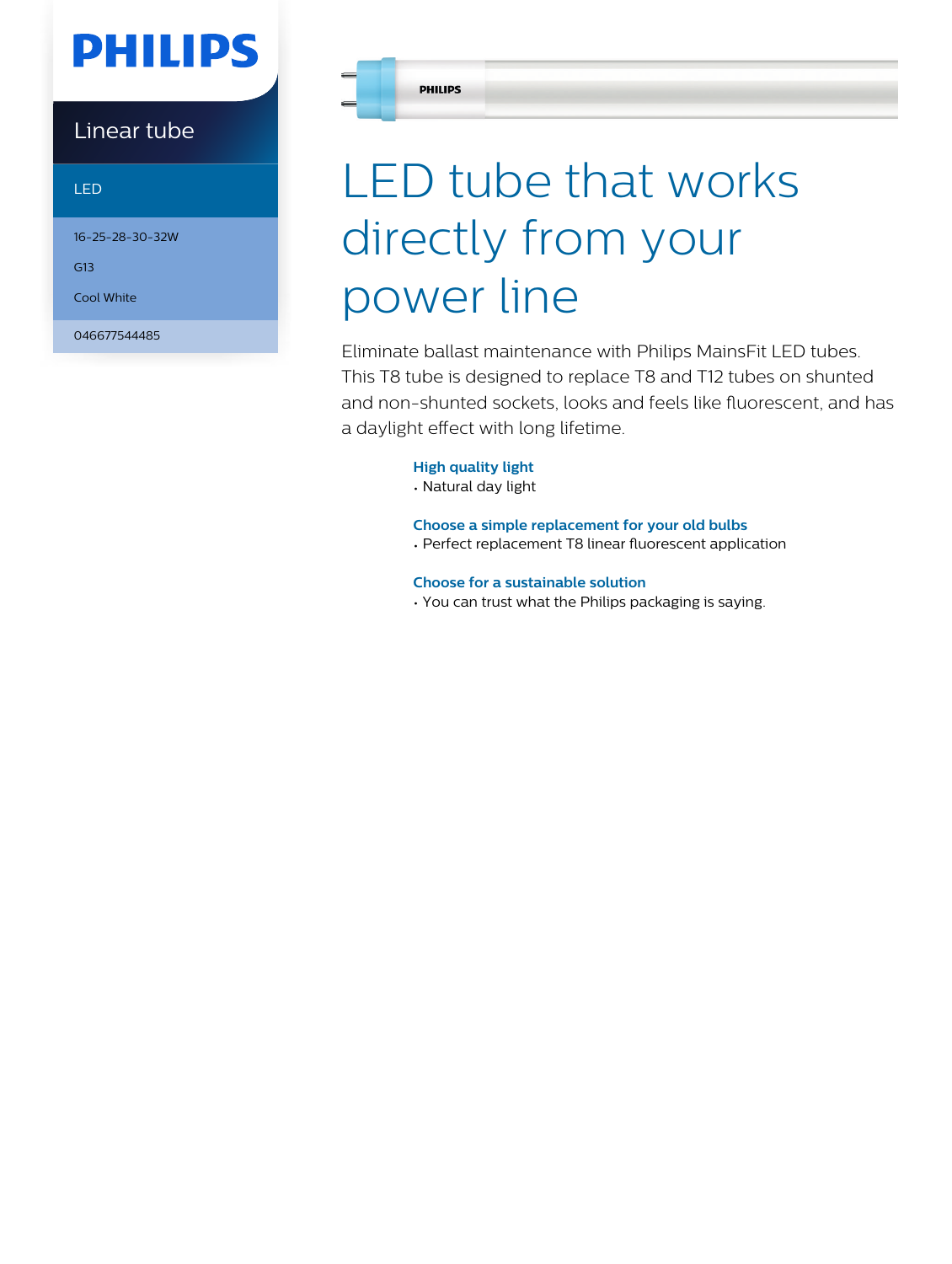### 046677544485

## **Highlights**



**Natural day light** This bulb has a color temperature of 5000K, creating a lighting effect that is very close to that of natural daylight. Natural daylight helps with focus and making details easier to see.

#### **Similar to linear fluorescents**

The perfect quick and easy replacement for T8 linear fluorescent tubes. It fits directly into standard T8 linear fluorescent G13 sockets.

#### **No UV or IR**

The beam of light is free of infra-red meaning no heat is radiated, and no ultra-violet light means that fabric and items under this light wonφat fade.

### **Specifications**

#### **Bulb characteristics**

- Dimmable: No
- Intended use: Indoor
- Lamp shape: Tube, double-ended
- Socket: G13
- Technology: LED

#### **Bulb dimensions**

- Height: 121.23 cm
- Weight: 0.22 kg
- Width: 2.78 cm

#### **Durability**

- Average life (at 2.7 hrs/day): 37 year(s)
- Lumen maintenance factor: 70%
- Nominal lifetime: 36,000 hour(s)
- Number of switch cycles: 50,000

#### **Light characteristics**

- Color consistency: 6 SDCM
- Color rendering index (CRI): 80
- Color temperature: 4000 K
- Light Color Category: Cool White
- Nominal luminous flux: 1800 lumen
- Starting time: <0.5 s
- Warm-up time to 60% light: Instant full light

#### **Miscellaneous**

• EyeComfort: Yes

#### **Other characteristics**

- Lamp current: 110-330 mA
- Efficacy: 112 lm/W

#### **Packaging information**

- EAN: 046677544485
- Product title: 16T8/LED/48-840/ IF18/G 1/10

#### **Power consumption**

- Power factor: >0.9
- Voltage: 120-277, 347 V
- Wattage: 16 W
- Wattage equivalent: 25-28-30-32 W

#### **Product dimensions & weight**

• Length: 121.23 cm

#### **Rated values**

- Rated beam angle: 240 degree(s)
- Rated lifetime: 36,000 hour(s)
- Rated luminous flux: 1800 lumen
- Rated power: 16 W

#### **Technical specifications**

• Frequency: 20-120 Hz